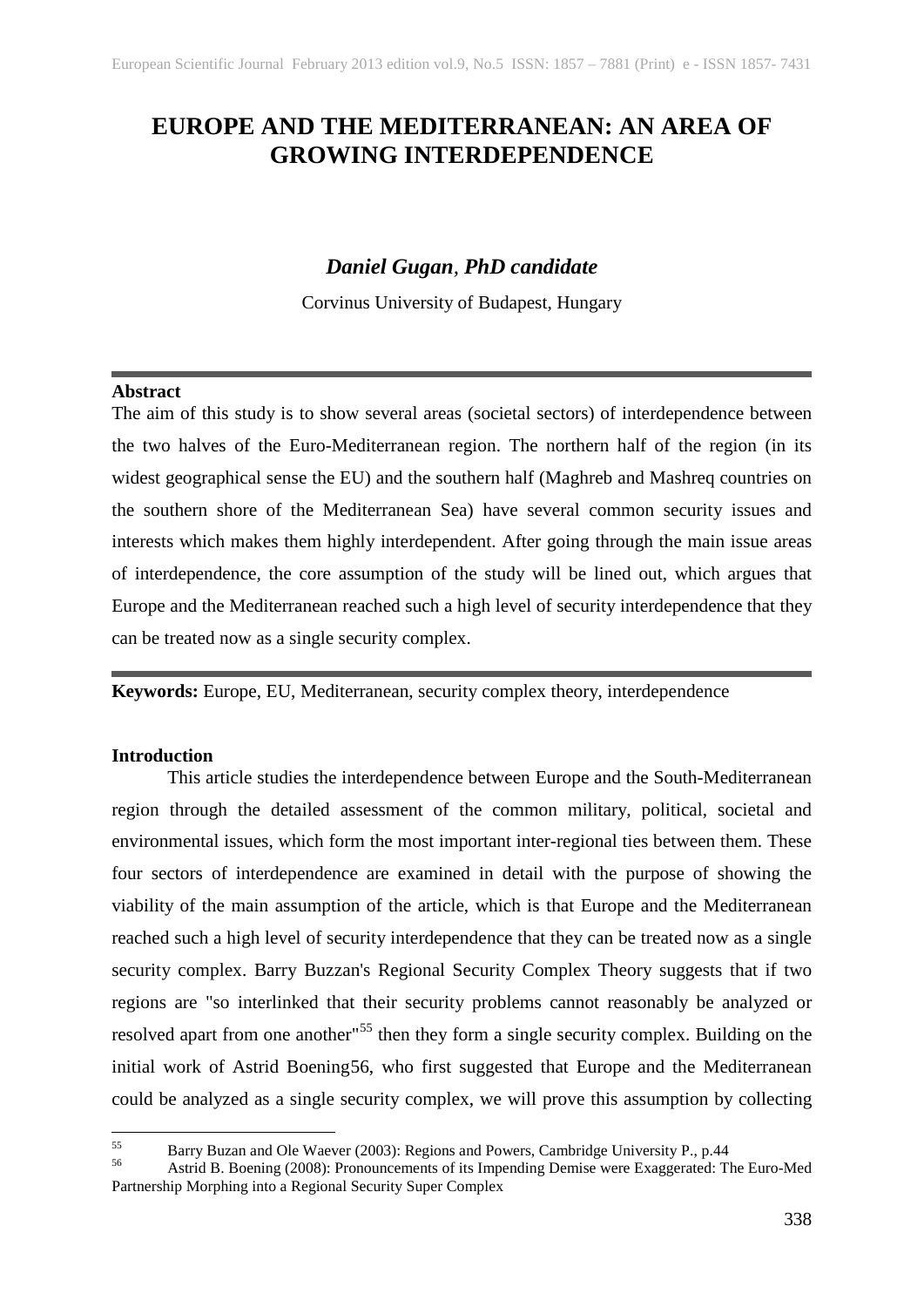the concrete issue areas of interdependence and show that their depth absolutely justifies this assessment.

#### **The military sector and hard security issues**

To prove our assumption on interdependence we have to start with the analysis of common Euro-Mediterranean hard security issues. The most important of these are: 1) Institutional co-operation on foreign and security policy 2)Combating terrorism and promoting disarmament together with the non-proliferation of weapons of mass destruction and 3)Fight against organized crime, drugs and economic crime and promoting law enforcement cooperation.

**1) Institutional co-operation on foreign and security policy** is a really diverse area, therefore we will have to focus only on the most important factors. These are: cooperation in jointly agreed areas of Common Foreign and Security Policy (CFSP) and European Security and Defense Policy (ESDP), participation in NATO's Mediterranean Dialogue, cooperation through the UN framework and cooperation in regional crisis areas: Palestine, Western Sahara and Lebanon. Finally, cooperation on the ongoing civil war in Syria has to be mentioned too.

Participation in the work of the EU's common security-related institutions (CFSP and ESDP) is far the least visible form of cooperation. As CFSP and ESDP are themselves still "young" and quite underdeveloped areas of the EU's common policies one cannot expect serious relevance from them regarding the Mediterranean countries either. The only Mediterranean partner yet involved in CFSP dialogue is Jordan. Still, in this area we might see some progress in the future as the EU is constantly trying to engage with the militaries of its southern neighbors therefore this cooperation must have been mentioned here. It will be also more and more visible in the future as the EU needs to develop the CFSP to guarantee its own security.

On the other hand, participation in NATO's Mediterranean Dialogue shows a more intense engagement from both sides. This "platform" can be seen as the main tool of EU- $MENA<sup>57</sup>$  $MENA<sup>57</sup>$  $MENA<sup>57</sup>$  cooperation on security issues, therefore it has a huge relevance for our study as well. Containing all NATO members plus seven Mediterranean partners (including Israel) it is the main consultation platform not only between EU-MENA army chiefs but also for military leaders of MENA countries amongst themselves. Furthermore, NATO's relevance in the region is obviously important not only because the EU alone have no capabilities to

<span id="page-1-0"></span><sup>&</sup>lt;sup>57</sup>The MENA region (Middle East and North Africa) is understood here in a narrower geographical sense and means only the countries of the region which are on the coast of the Mediterranean Sea, therefore having common sea border with the EU.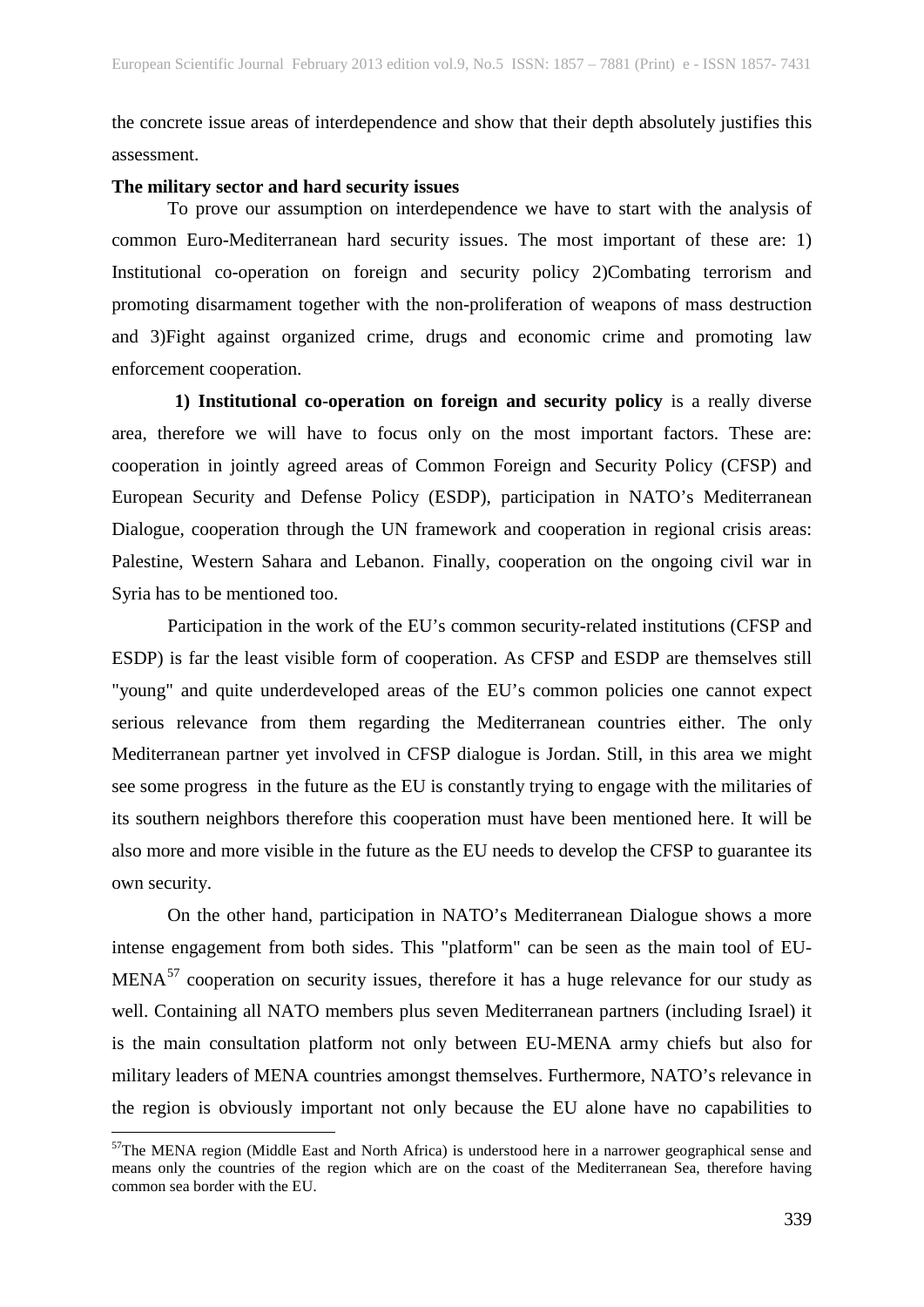maintain peace in the MENA but also because of the active role NATO played recently in the region. Although the "Iraqi Freedom" operation was widely perceived negatively in the region, more recently the no-flight zone operation in Libya was seen more positively. This action was a common NATO-EU success which gave also more relevance to the Mediterranean Dialogue and Libya, a former NATO enemy got already invited: in the 2012 Chicago Summit, NATO heads of states issued a declaration citing Libya was "welcome" as a NATO partner "if it so wishes", through the Mediterranean Dialogue.<sup>[58](#page-2-0)</sup>

Cooperation through the UN and the cooperation in crisis areas shows a mixed picture. There are several crisis areas in the region but the most problematic issues are the following: the Palestinian-Israeli conflict, the Western Sahara conflict and the conflict in Lebanon. UN-EU-MENA cooperation in Palestine is widespread: the EU is a main financial donor of the Palestinian state while the UN has a longstanding mission (UNRWA) in the area promoting peace. Jordan and Egypt play also an important supportive role in the peace process. Unfortunately all these efforts seem to be fruitless yet and the process shows no linear progress, rather cyclical ups and downs. Still this conflict remains one of the most important elements of EU-MENA security interdependence. The conflict in Western Sahara is also a longstanding problem of the region where we can witness some UN-EU-MENA cooperation. As the main source of Algerian-Moroccan tensions, this conflict has already wrecked some regional cooperation initiatives (the Arab Maghreb Union for instance) and it's highly relevant for the EU as well. Here the roles are again that the EU gives financial help while the UN has a mission to maintain peace (MINURSO), but in this case we cannot talk about any supportive role of local regimes. In Lebanon the setting is quite the same: there is a UN peace-keeper contingent (UNIFIL) and some financial support from the EU, but longterm stability can't be reached as powers in the region are not supportive of the peace process (Iran, Syria and Israel).

After the three "frozen conflicts" described above, we also have to mention the ongoing civil war in Syria. As a UN Security Council resolution was not possible in this case, we cannot speak of UN-EU-MENA cooperation here but this conflict has a serious importance for EU-MENA relations anyway. EU-NATO inactivity in this case can seriously backfire later as there will be far less pro-western elements in Syria's new government once the current regime collapses. This could trigger tensions and negatively affect the "governability" of EU-Syria relations later.

<span id="page-2-0"></span> <sup>58</sup>Source: The Official Host Committee Website for the Chicago NATO Summit, http://www.chicagonato.org/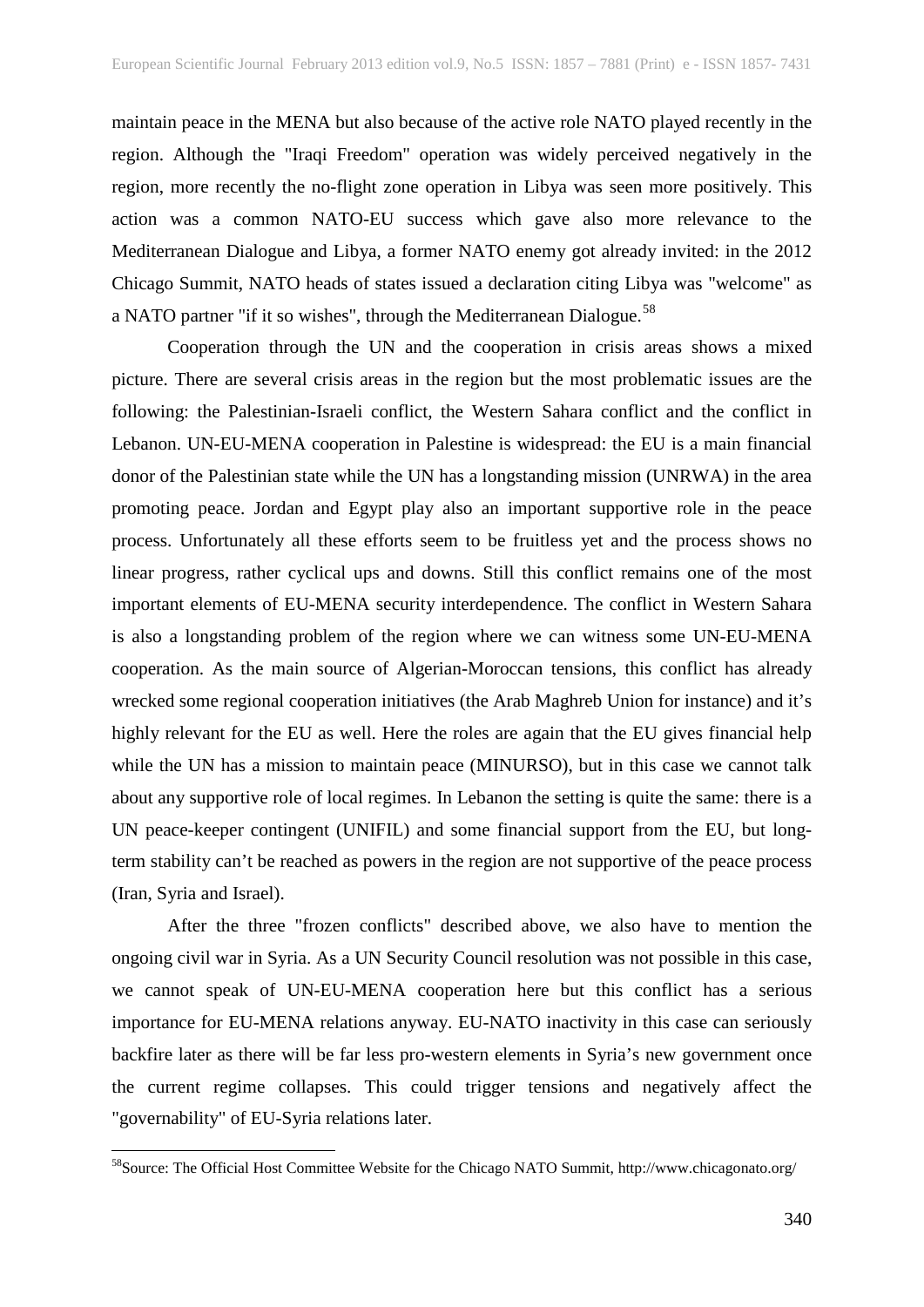**2) Combating terrorism and promoting disarmament** is another highly important issue of EU-MENA interdependence: main actors in this area include different regional branches of Al-Quaeda and other armed groups which are highly active in the region. Besides the already mentioned conflict in Syria where currently several armed groups fight the government with different ideological backgrounds (not all of which are West-friendly!), in Libya there are also several armed groups still in "operation" after the end of the civil war there. Other groups, like Hamas in Gaza or Hezbollah in Lebanon are also presenting serious concerns for the EU, therefore will have to be dealt with in some form. On the long term all of these groups will have to be disarmed and this should be reflected as a main EU priority. The latest negative developments in this area include the re-activation of Al-Quaeda in the Islamic Maghreb (AQIM) in Mali, which is largely the effect of the Libyan civil war and had to be dealt with through the UN Security Council. AQIM is also active in Algeria, Libya and Mauritania which gives further challenges for the EU on the long term.

Non-proliferation of weapons of mass destruction is another highly sensitive issue: Libya, Syria, Algeria and Egypt all have stocks of different WMDs: they don't posses any nuclear weapons but chemical and even biological weapons they all have. To ensure that in the present turbulent times these weapons are not falling into the hands of AQIM or other armed groups is a high priority for the EU and shows a sensitive side of interdependence. On the long term, disarmament of WMDs (and light weapons too) should be on the agenda and be implemented in exchange for the EU's financial engagement in the MENA.

**3) Fight against organized crime, drugs and economic crime** play also an important role in EU-MENA interdependence. Drug supply routes from Africa and South-America all cross the MENA before arriving to Europe therefore another important EU priority should be to deal with these "import" routes with common actions. Illegal drug and weapon business and human trafficking generates a lot of "black cash" which arrives mainly into European banks through money laundering. In this field the EU itself should be more effective, taking bank regulations and money-tracking more seriously. North African states (especially Morocco) are themselves drug producers, selling most of their products in Europe which can be effectively pushed back not only by more effective cooperation on border controls but also by the MENA local authorities' more aggressive actions against the local producers.

This leads us to the last issue: law enforcement cooperation. In this field EU-MENA cooperation improved a lot recently. The EU recognizing the interdependence between its own safety and the effectiveness of MENA law enforcement implemented several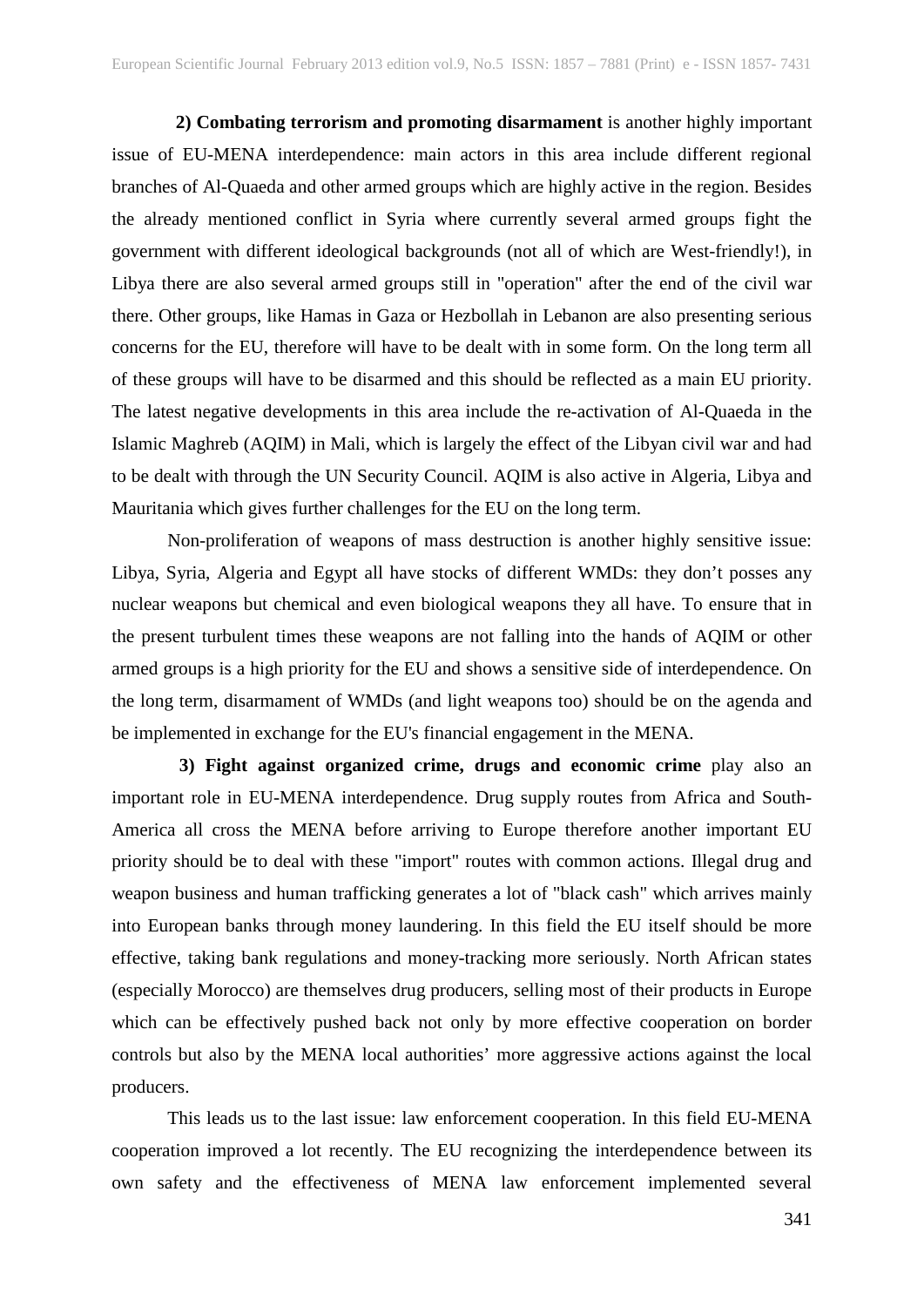cooperation projects between European and North African police forces. This helped local authorities not only to boost human capacities and the quality of their technical equipment but also improved institutional capabilities through "technical assistance". Success in this area motivates the EU to engage even more and open funds progressively for law enforcement cooperation projects in the future.

As conclusions we can identify several actors, objects and agendas in the arena of EU-MENA "hard security" relations. A clear agenda from the EU's side is to engage more deeply in the security issues of its southern neighbors with the purpose to prevent itself from security threats. Common institutional solutions to fulfill this aim include cooperation within the CFSP/ESDP agenda with the southern partners, but this cooperation is really underdeveloped yet. Another, more successful form is the cooperation within the framework of NATO's Mediterranean Dialogue, which could have a progressive future in the light of the recent NATO mission in Libya. Cooperation within the UN peacekeeping agenda is existing, but the "frozen conflicts" this cooperation deals with have shown no signs of progress in the last decades. Objects threatening peace in the MENA are weapons of mass destruction which are quite proliferated in the region. Although no MENA country has used them lately (even Syria withholds them during its civil war), the possibility of use is present. Controlling these WMDs and preventing them to fall into the hands of different radical armed groups should be top priority on the EU-MENA cooperation agenda.

Several different actors are making EU-MENA relations even more interdependent: Activism of the Al-Qaeda in the Islamic Maghreb (AQIM) in North-Africa and the Sahel should inform the EU about the need to fight terrorism more heavily and effectively in the region, while the disarmament of different armed groups (mainly in Libya and Mali) should be also on the top of the agenda.

Agents of organized crime, drugs, human trafficking and money laundering are also heavily present in the inter-regional ties and the EU has successfully identified the best tool to fight these: law enforcement cooperation. Growing EU activism in these fields both confirms and tries to deal with these hard security threats of inter-regional interdependence, which are well summarized by the following map (witness trafficking routes aiming to reach Europe and how they cross the huge territory controlled by AQIM and its allies)<sup>[59](#page-4-0)</sup>:

<span id="page-4-0"></span><sup>&</sup>lt;sup>59</sup>Image source: Morocco on the move: special report on Al-Qaeda, http://moroccoonthemove.wordpress.com/2011/12/13/special-report-al-qaida-seeks-new-somalia-in-n-africa-wsahara-dispute-cited-as-obstacle-to-counterinsurgency/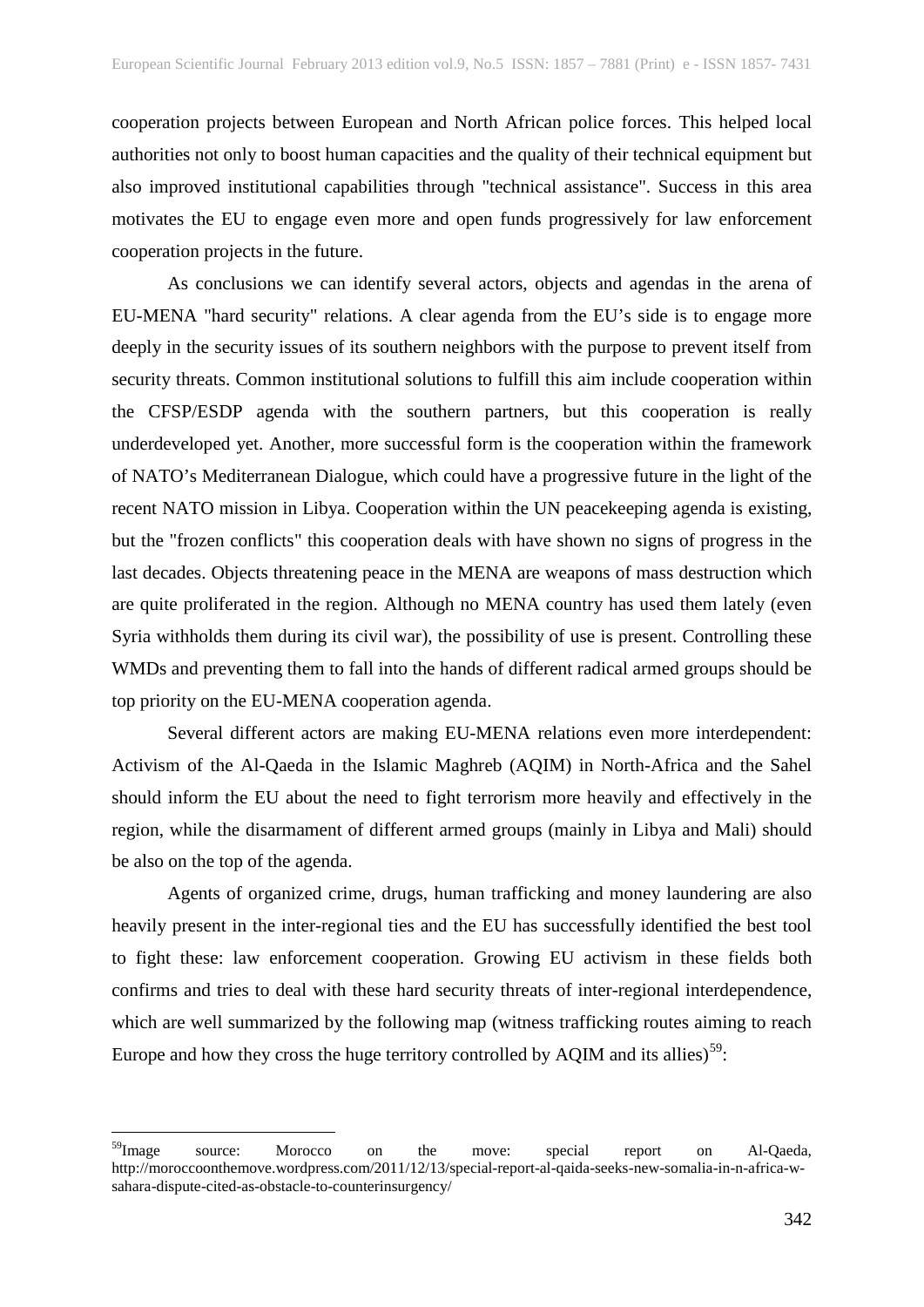

Further "hard security" threats and dynamics emerging from the new post-Arab Spring setting could be elaborated here, but the main issue areas described give already a sight of strong security interdependence between the EU and the MENA and pose an effective argument to deal with these two regions as a single Security Complex.

#### **Political sector: good governance, human rights and freedoms**

In the political sector five core issues of interdependence can be clearly distinguished: 1) effectiveness of (government) institutions 2) strengthening democracy 3) rule of law 4) independent and effective administration (bureaucracy) 5) protection of human rights and fundamental freedoms. All of these are affected by the Arab Spring, therefore it has to be assessed too.

The most important out of these are the ones which intend to enhance the partner countries' domestic institutional framework (1. and 4.) with the aim to promote the rule of law in the region (3). These requirements have a far reaching effects: the business environment depends largely on the quality of a given country's institutional background and one of the main business sector, tourism depends on it even more. We can see therefore these demands of the EU as the core interests of the MENA partners as well. The World Bank's ease of doing business index $60$  shows us that most MENA partners (with the only exception of Tunisia) were in the lower half of the index list which indicates that there is a lot of space to progress.

Rule of law and a stable institutional background is inevitable not only for doing business in a given country but it also affects all aspects of societal progress. The main backdrop against an effective bureaucracy and good governance in MENA states is

<span id="page-5-0"></span> $60$ See: World Bank ease of doing business: http://www.doingbusiness.org/rankings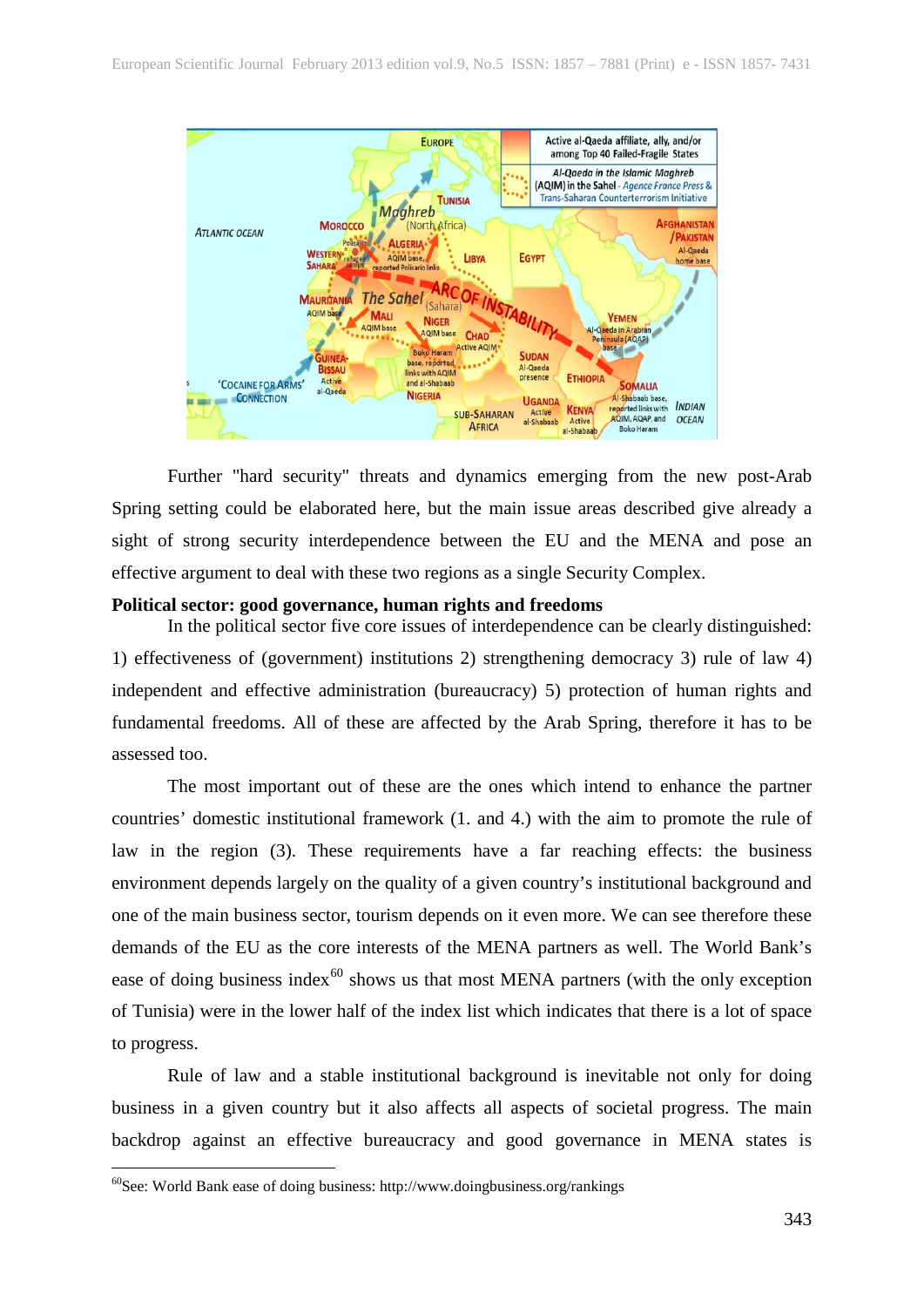corruption. Transparency International's corruption index<sup>[61](#page-6-0)</sup> places all MENA states amongst the most corrupt ones which indicates that this is a core problem of the region. An ineffective bureaucracy hostile to doing business together with corrupt politicians and decision-makers can easily ruin the prospects of economic progress in the region. This indirectly affects EU-MENA interdependence as the gloomy economic prospects and the growing crowds of the jobless youth raise a heavy migrational pressure towards the EU. Also as these conditions were triggering economic stagnation, they indirectly (and sometimes directly) presented a source of political unrest leading the region into the events of the Arab Spring.

The other main source of the unrest were the lack of democracy (2), human rights and fundamental freedoms (5). Before the Arab Spring the "request" from the EU to strengthen democracy in the region was mainly a theoretical issue. MENA states were governed mainly by autocrats and monarchs, therefore there wasn't really a democracy to strengthen. Still, even pre-Arab Spring there were issues to bring up without directly challenging the regnating governments: decentralization and a strengthening dialogue with European partner agencies. Both of these can be seen as a possible source for the (often contested) democracy-spillover effect, which states that connections with democratic counterparts in Europe through the demonstration effect could change the mentality of local officials and give the establishment a bottom-up pressure for reform. This together with decentralization of governance (and the spread of internet-penetration) can help the people avoid more effectively direct government control and undermine the government's monopoly on political life.

Protection of human rights and fundamental freedoms forms also a relevant set of issues within the political agenda of EU-MENA relations. The most pressing issue here is the brutality of sate police in each MENA autocracies which also added to the several sources of public unrest. (In Tunisia it was even the main triggering issue.) Human right violations were the parts of everyday life in MENA states, police assaults and imprisonment without legal verdict were common. Again, if autocrats would have cared more before the upheavals they might have prolonged their own careers as these issues mounted more and more popular unrest. The other serious human-rights related issue is the inequality of women in MENA societies. This issue brings us far from the current topic (to the values of Islam) but still, it deserves to be mentioned as the need for more freedoms for women was recognized immediately after the new governments took place in the revolting countries. For example the EU's request to "Promote the enhancement of women's participation in political, economic

<span id="page-6-0"></span> <sup>61</sup>Transparency International's corruption index: http://www.doingbusiness.org/rankings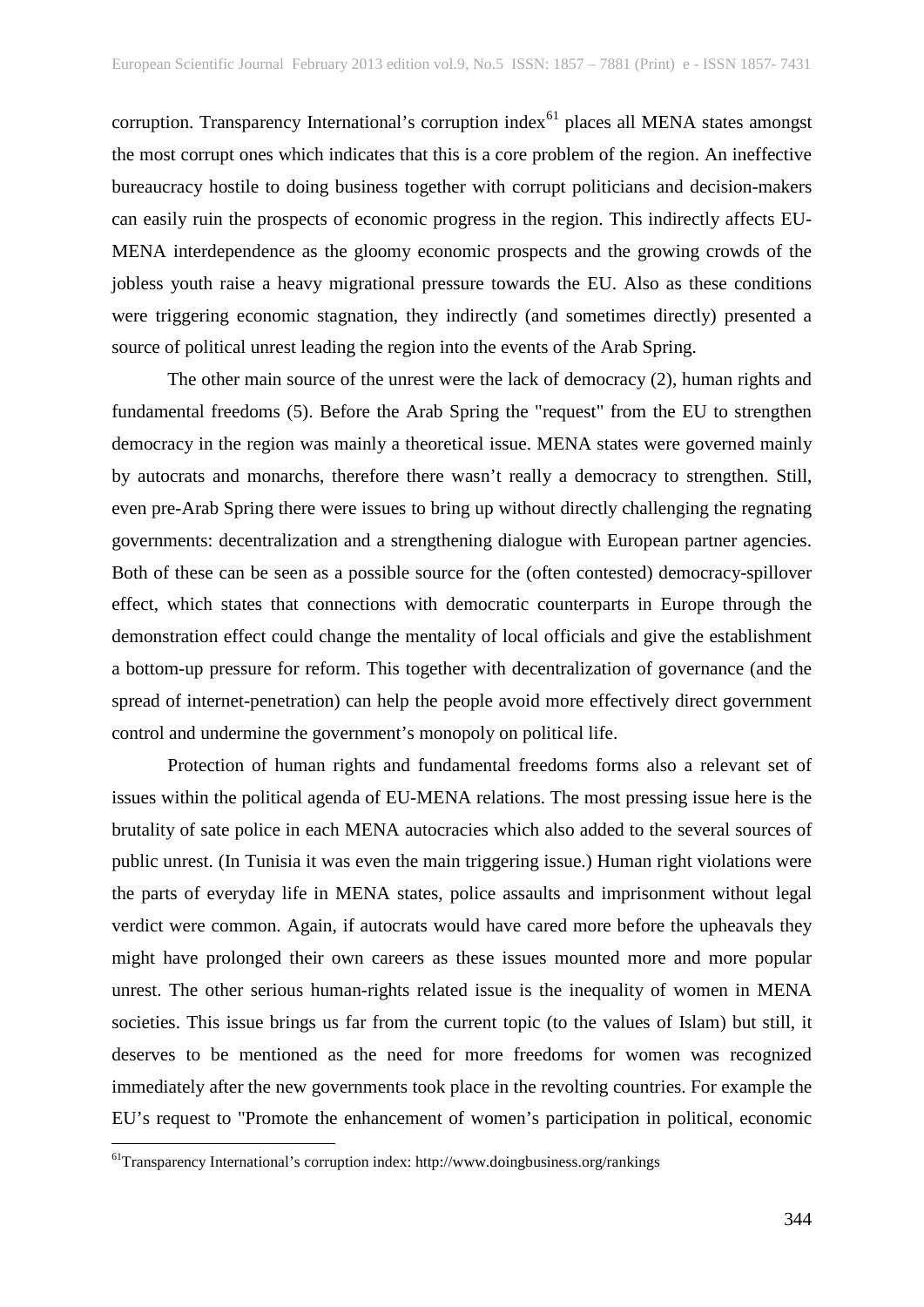and social life as well as their role in the political decision-making process by supporting the formulation and implementation of Egypt's government policies and programmes"<sup>[62](#page-7-0)</sup> was recognized even by Mohammed Morsi's new government in Egypt who managed to include women in his new government.<sup>[63](#page-7-1)</sup>

Finally, freedom of association and of expression and pluralism of the media forms another huge set of issues within MENA domestic policies. Pre-Arab Spring media was completely controlled by autocratic governments and this was only lately counterbalanced by the growth of internet-penetration in the region. This issue was widely covered during the upheavals how Facebook and amateur videos of atrocities were used to maintain popular dissent and help to organize resistance against governments.<sup>[64](#page-7-2)</sup> Pluralist media did not come by EU-advised reforms to the MENA but it came with technological development. Freedom of association was also widely controlled, therefore forcing people to illegally organize themselves, but when they openly started to "associate" on Tahrir Square it was again too late to recognize their right for it and the EU's recommendation became enforced by the people themselves.

As the several objects, actors and agendas of the political sector cannot be fully elaborated in this short study, we just took some sample elements to show EU-MENA interdependence in this area as well. Because of the recent uprisings in the Arab World (Arab Spring), this sector could be examined in much more detail but here -with the lack of spacewe just have to remind us again that the engagement of the EU in the uprisings and the turmoil in EU policy making that they caused in Brussels gave a clear confirmation to this interdependence, which was far less admitted before. Summarizing our findings in this chapter, we have to conclude that all the five mentioned areas show a degree of interdependence, out of which strengthening democracy and the democratic institutional framework seems to be the most important especially as post-Arab Spring states will need a lot of EU assistance in these areas.

#### **Societal sector: employment, education and migration**

EU-MENA societal ties and interdependence is often an overlooked sector of interregional relations. After politics and "hard security" sectors of interdependence, the societal

<span id="page-7-0"></span> <sup>62</sup>Source: Egyptian Action Plan, http://ec.europa.eu/world/enp/pdf/action\_plans/egypt\_enp\_ap\_final\_en.pdf <sup>63</sup>See: Mohamed Morsi to pick woman and Christian as Egypt's vice-presidents, The Guardian, http://www.guardian.co.uk/world/2012/jun/26/mohamed-morsi-christian-woman-egypt

<span id="page-7-1"></span> $h^4$ See: Facebook and Twitter key to Arab Spring uprisings: report, The National,

<span id="page-7-2"></span>http://www.thenational.ae/news/uae-news/facebook-and-twitter-key-to-arab-spring-uprisings-report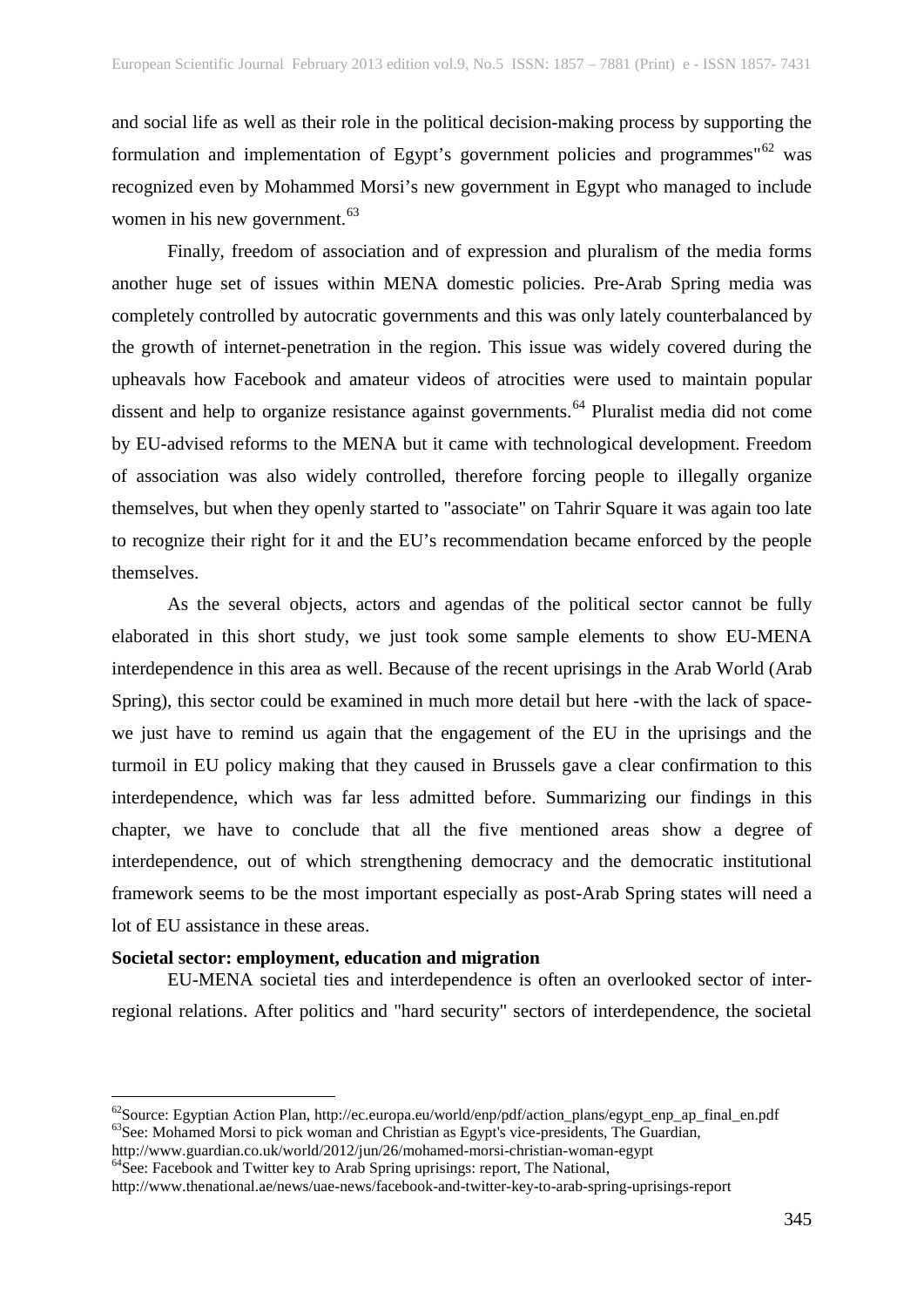sector might seem to be as having only second priority but this cannot be confirmed if we have a deeper look into the concrete set of issues.

Far the most important issue here is poverty reduction and employment which is closely related to the "management" of migration flows. The EU realizing that the main security threat steaming from the MENA is uncontrolled migration flows to its territory, made several bilateral arrangements with MENA governments on migration rewarding them for "keeping home" their potential migrants. The temporary collapse of these arrangements during the Arab Spring led to the uncontrolled flow of migrants to EU territory triggering a humanitarian crisis (most affected was Italy). On the other hand, assimilation problems with already EU-citizen migrants gave another boost of priority to this issue even before the recent "floods". The following map shows the main MENA-EU migrational patterns:<sup>[65](#page-8-0)</sup>



The "realist and short term solution" to migrational threats is being treated as only half-effective among EU policy makers now-days as it became clear that these bilateral arrangements treat only the symptoms but not the real causes of the migrational problem. The real causes are at least twofold: poverty and youth unemployment. These two issues are of course interrelated and again, they also played at least a partial role in the recent uprisings. Poverty levels are high and rising throughout the Southern Mediterranean:

<span id="page-8-0"></span> <sup>65</sup>Image source: Medsec project: http://www.medsecnet.org/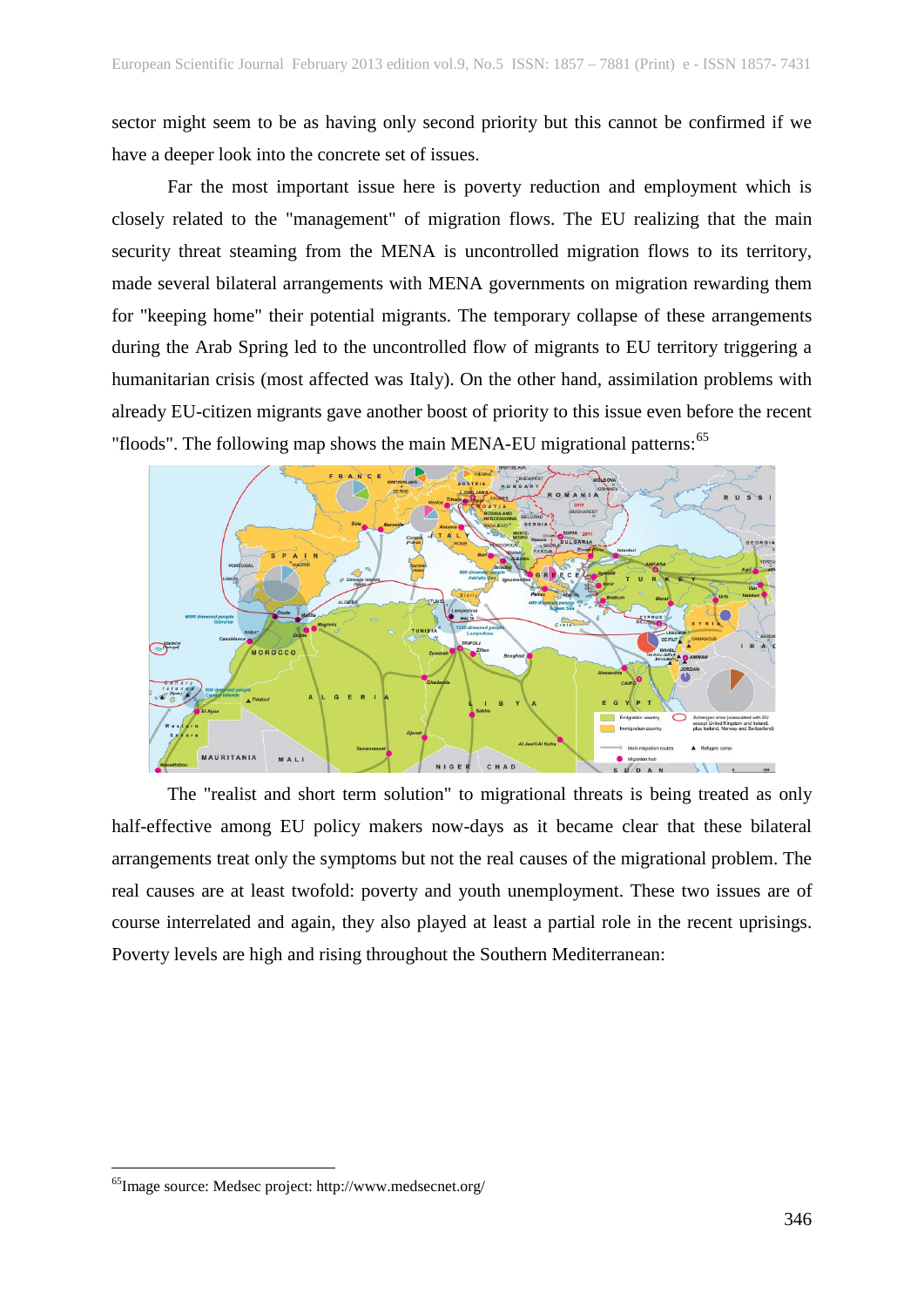|                          | Number at \$2/Day |      | Number at \$3/Day |      |
|--------------------------|-------------------|------|-------------------|------|
|                          | (millions)        |      | (millions)        |      |
| Country                  | 1987              | 2001 | 1987              | 2001 |
| Algeria                  | 2.3               | 5.1  | 6.4               | 112  |
| Arab Republic of Egypt   | 24.2              | 28.6 | 38.0              | 47.6 |
| Islamic Republic of Iran | 7.0               | 3.5  | 13.9              | 10.1 |
| Jordan                   | O.1               | 0.3  | 0.3               | 1.1  |
| Morocco                  | 3.0               | 4.1  | 7.8               | 9.5  |
| Tunisia                  | 1.3               | 0.5  | 2.7               | 1.7  |
| Republic of Yemen        | 2.2               | 9.5  | 4.4               | 14.1 |
| Total                    | 40.1              | 51.6 | 73.5              | 95.3 |

#### Number of Poor People at Alternative Poverty Lines, 1987 and 2001

Source: World Bank Global Poverty Monitoring Database.

The issue is the most pressing in Egypt and Morocco, where a significant percentage of the population have to live under the poverty line, Jordan and Tunisia are less affected. Poverty reduction in these states works mainly through food subsidies, which also forms a huge chunk of government expenditure. When food price shocks occur or government budget deficits rise allowing less subsidies for basic foods, it immediately generates societal tensions within these societies. Reducing poverty is a really complex issue and there are no "magic recepies", but developing the economy forms the only possible answer on the long term.

The other really hard issue is youth unemployment. The demographic boom of MENA societies led to an "overload" of young people in these states. The "classic" answer to this was securing "fake" governmental jobs for them and prolonging their educational career. Both of these strategies turned out to be only short-term solutions and generated even more government expenses and educated youngsters with no real work prospects after their graduation. Unemployment (and the under-employment of educated people) gave another boost to societal tensions and contributed significantly to the causes of the recent uprisings in the region. Both youth- and overall unemployment is the highest in the MENA in the world:



**Total and Youth Unemployment by Regions (2010)**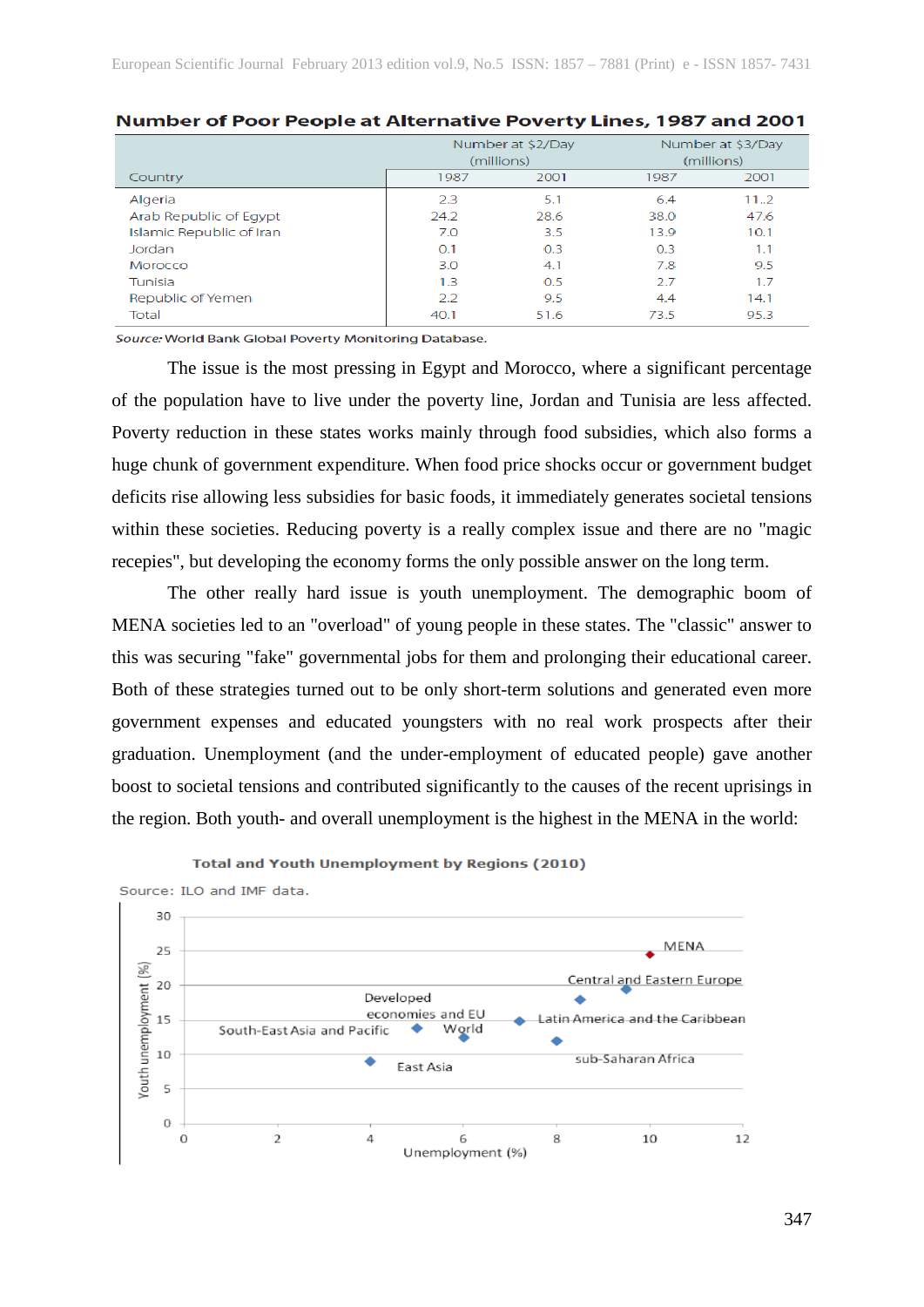Concluding on the societal sector of EU-MENA interdependence, employment, education and migration seem to be the most pressing issues, in which the EU can provide only little help for progress. Taming the migration pressure is one of the top EU priorities and Action Plans reflect this but on the other hand tools in the EU's hands to tackle this problem are limited. (Except for short-term administrative solutions.) MENA governments themselves will have to come up with solutions in these areas and this group of problems can easily become their biggest challenge in the coming years, even capable to decide their success or fail in the long term. Given that these problems are the main factors generating migration flows to the EU, they give also a strong confirmation to our assumption on interdependence.

### **The environmental sector and the EU's energy dependence**

The last set of EU-MENA interdependence issues are found in the environmental sector. Here we will use a wider definition for this sector, which will include not only purely environmental cases but also other ones closely related to them like energy usage. The two main group of interdependence issues arising here will be energy exchanges and networks (both hydrocarbon and clean solar energy) and threats to the Mediterranean Sea itself (both pollution and overfishing).

This field of interdependence includes several issues and involves also the environmental improvement of the MENA's energy sector infrastructure, but the dominance of a "hidden aim" here is undeniable: As EU dependence on MENA hydrocarbon reserves proves to be highly significant, the EU really would like to take some control of this issue and secure the stability of its incoming energy supplies. EU texts formulate this aim as a request to "Enhance energy policy cooperation through information exchange (eg workshops on general energy policy; energy statistics, data mining and forecast systems; energy investments; energy technologies transfer and industrial cooperation; and electricity and gas markets and interconnections." <sup>[66](#page-10-0)</sup>

Interconnectedness of Euro-Mediterranean gas markets is already undeniable as we can see on this map showing MENA hydrocarbon resources and MENA-EU trade routes and pipes:<sup>[67](#page-10-1)</sup>

<span id="page-10-0"></span><sup>&</sup>lt;sup>66</sup>Source: Egyptian Action Plan, http://ec.europa.eu/world/enp/pdf/action\_plans/egypt\_enp\_ap\_final\_en.pdf

<span id="page-10-1"></span><sup>67</sup>Image source: MEDSEC project, http://www.medsecnet.org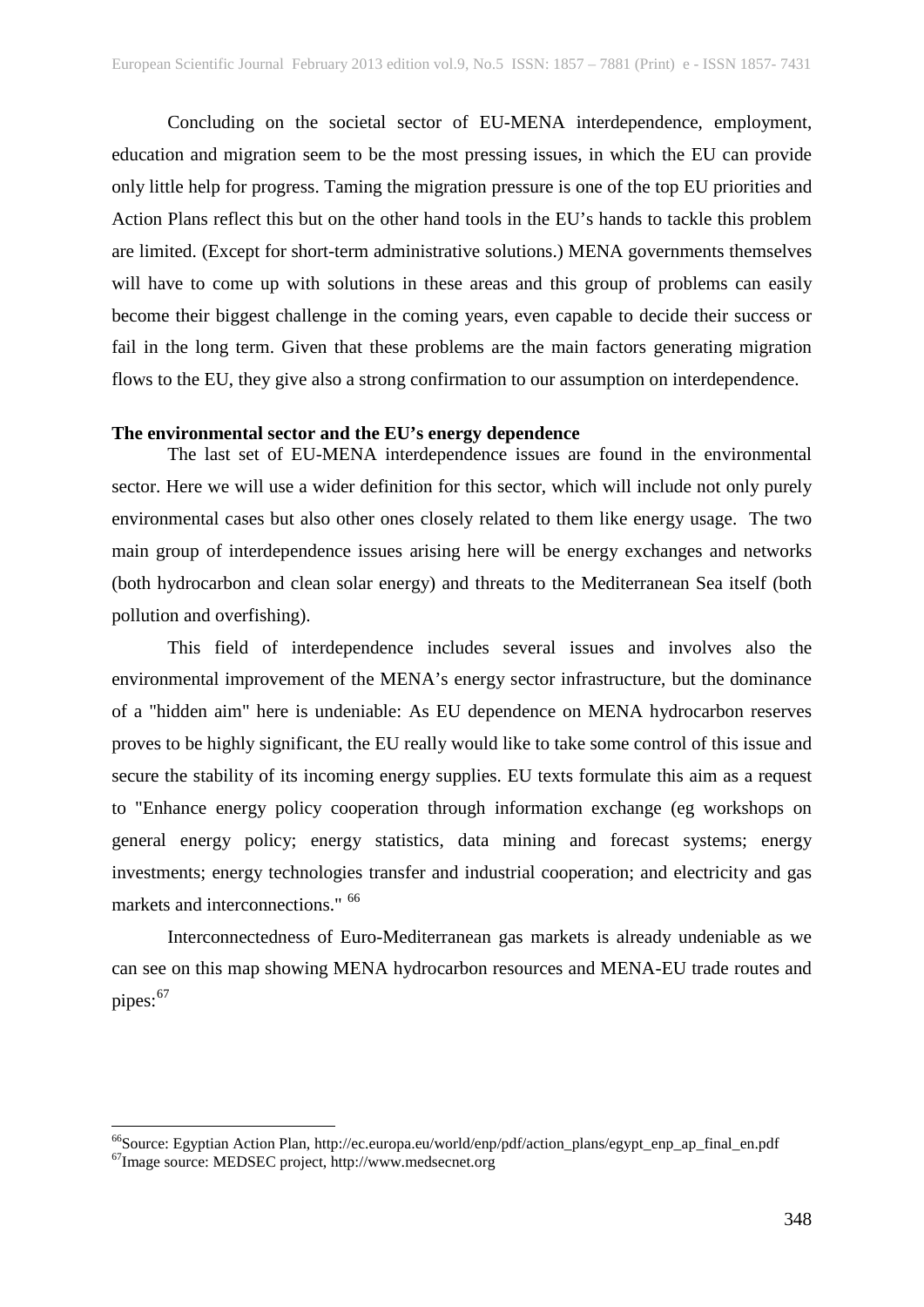

Southern EU members import most of their gas and oil supplies from North Africa therefore we can suspect that green technology transfer and industrial cooperation here enjoys only a lower degree of EU ambitions and the real aim is the building of forecast systems and securing of smoothness of supplies. The EU here shows clear signs of a highly "realist approach" aiming to take as much control of MENA supply routes as possible. This can be at least partially the consequence of bad experience with the EU's other main energy supplier, Russia. Strategically thinking, EU oil and gas companies try to acquire as much shares of MENA oil companies as possible and they also take concessions to produce gas and oil in the region themselves. This tendency was also recognized by Russia and Gazprom made efforts to gain control over MENA reserves effectively building an EU-supply monopoly for himself. The final outcome of this race is yet to be seen.

Another significant energy cooperation project is the Mediterranean solar plan. Here environmental motivations are much more obviously present but the EU's economic interests are also widely involved. The plan itself is to bring North African solar power into the EU through the connected "Euro-Med energy ring" (which is the planned connection of EU-MENA electricity transmission networks) and the development of solar power plants throughout the Sahara. This could have a special importance for both of the partners:

"The development of solar power in North Africa, which could bring carbon-free electricity to Europe, might easily be the most important trans-Mediterranean cooperation of future years. The potential is vast. The Desertec project, backed by a consortium of mainly German companies, dreams of 100,000 megawatts (MW) of solar-generating capacity – enough to satisfy all of North Africa's burgeoning electricity needs, and 15 percent of Europe's as well – by 2050, for a  $\epsilon$ 400 billion investment. The (mainly French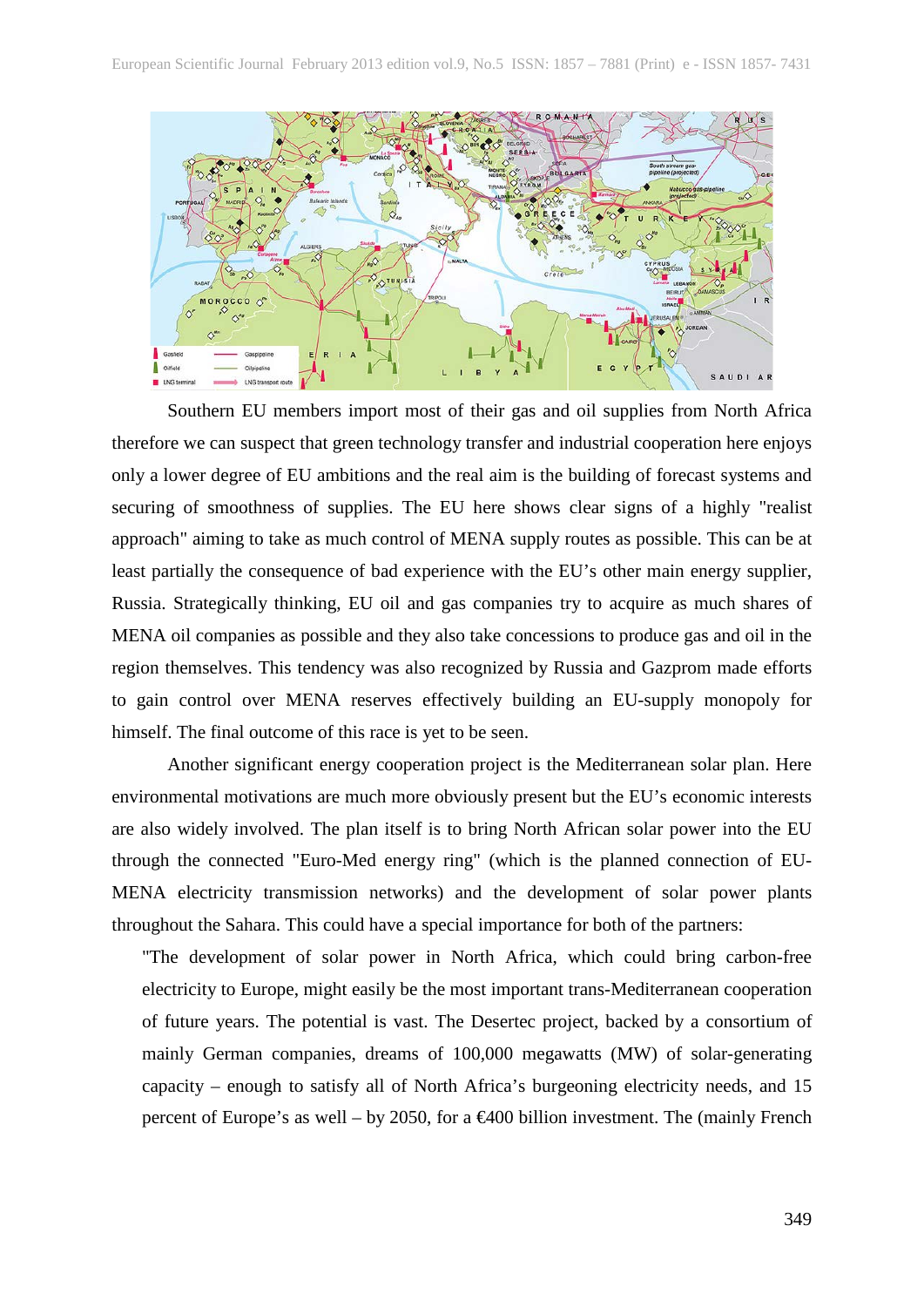and Spanish) Medgrid consortium is aiming for 20,000 MW by 2020, with a quarter coming to Europe."[68](#page-12-0)

Of course, beyond the environmental significance, economic interest are also embedded: Germany, the biggest electricity user of Europe will soon phase out its nuclear power plants and plans to substitute them with renewable energy sources. This need is coupled with the supply of German (and other EU) companies' solar power products therefore the plan generates both supply and demand for European industries. The plan itself is far from completed and it's only scheduled to be ready by 2050, but a prototype plant will be installed in Morocco as soon as 2015.

Other, non-energy-related environmental dimensions of cooperation issues are also widespread. Some mentioned by EU documents are  $69$ : "co-operation with the EU to implement multilateral environmental agreements with particular emphasis on climate change, desertification, biodiversity and waste management", "co-operation to achieve the commitments by the parties with regard provisions under the Kyoto Protocol and the UN Framework Convention on Climate Change", "co-operation with the EU for protecting marine environment through the adoption of specific actions", "co-operation regarding the integrated coastal zone management" and several others.

Desertification and water scarcity (affecting seriously agriculture and food resources) form the most pressing issues being present on both shores of the Mediterranean Sea. Parts of Spain, Italy and Greece are seriously threatened by desertification, while on the southern shore the process is already highly visible.<sup>[70](#page-12-2)</sup> Desalination and the use of underground water resources will play an even more important role in the future of the Mediterranean Basin. The deeper elaboration of all the issues mentioned is far beyond the length limitations of the current work and with mentioning these subjects we only aimed to show again how they strengthen EU-MENA interdependence in this sector by raising this really huge set of issues.

Finally, two areas of the environmental cooperation deserve special attention as both of them are connected with the Mediterranean Sea itself therefore have a symbolic significance. One is the pollution of the Mediterranean Sea and the other, closely related one is fisheries. The pollution effects on the Mediterranean Sea could serve as a perfect example of EU-MENA interdependence: North African sea pollution reaches EU shores quickly and vice versa. This broad sea-centered problem generated many initiatives that target good

<span id="page-12-0"></span><sup>&</sup>lt;sup>68</sup>Nick Witney and Anthony Dworkin: A Power Audit of EU-North -Africa Relations, ECFR, 2012  $^{69}$ See: Egyptian Action Plan: http://ec.europa.eu/world/enp/pdf/action\_plans/egypt\_enp\_ap\_final\_en.pdf

<span id="page-12-2"></span><span id="page-12-1"></span><sup>70</sup>See: http://www.medsecnet.org/index.php/en/maps/thematic-maps/desertification.html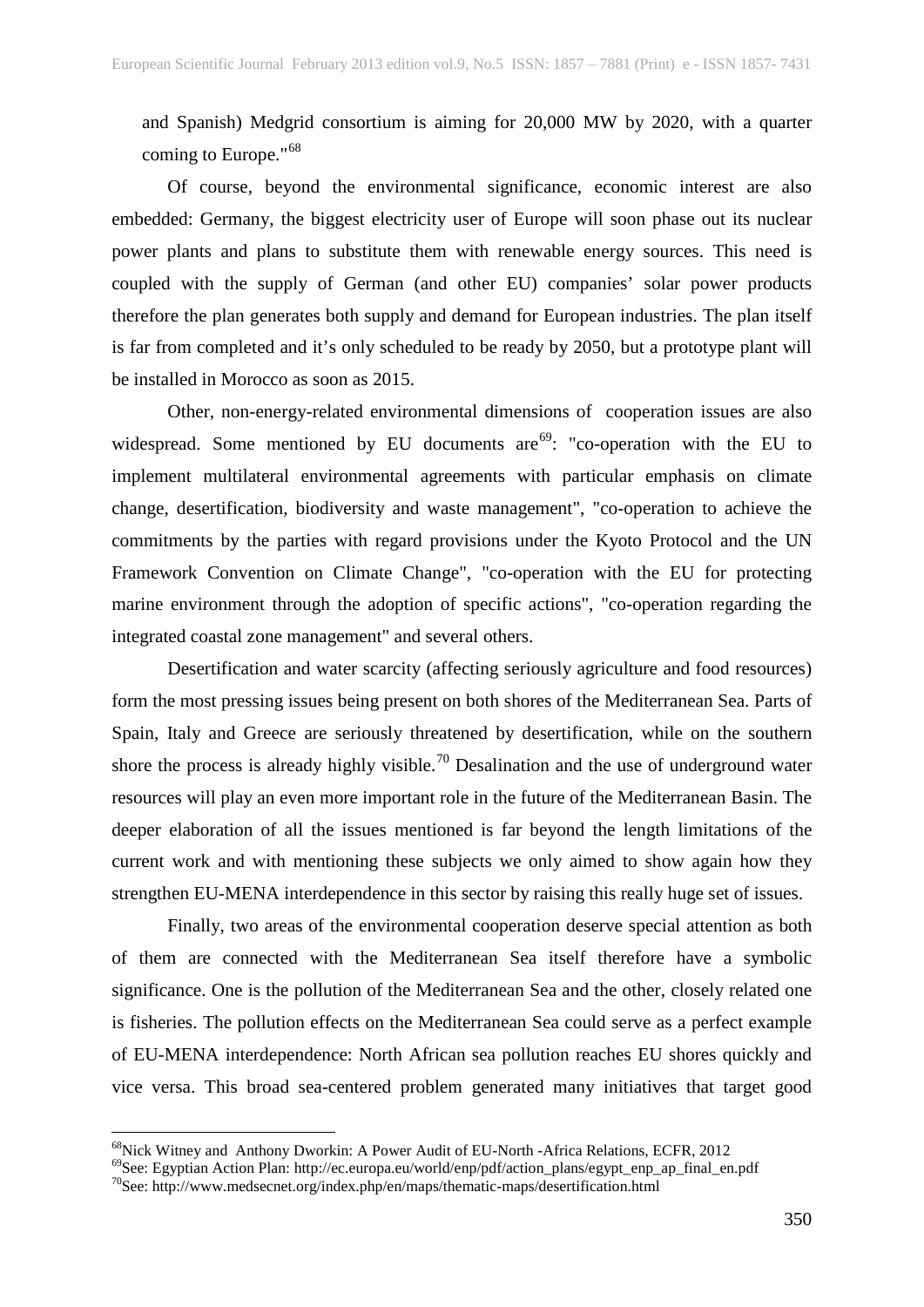environmental governance, access to drinkable water, water management, pollution reduction and protection of the Mediterranean biodiversity. Here again we have no space for a deeper elaboration but the common management of the common Sea could easily turn out to be one of the most important projects bringing together governments and other social actors throughout the whole Mediterranean Basin while making a good case for cooperation.

The case of the fisheries is closely related to Sea management issues but as it has special importance within this field we have to explain it a bit more detailed. One of the problems is the overfishing of the Mediterranean Sea. This was "committed" together by the Northern and Southern Mediterranean states, therefore gives no right of accusation to any of them. We can only recognize the fact that the Sea has reached the limits of its regeneration capabilities and cannot provide more fish resources for the people, its already unsustainably over-fished.<sup>[71](#page-13-0)</sup> This should imply common EU-MENA action in this field as it's requested by the EU already to "Reinforce the cooperation in order to implement the actions identified in the Declaration of the Ministerial Conference for the Sustainable Development of Fishery in the Mediterranean (Venice, 25-26 November 2003) in the framework of the relevant international instruments."[72](#page-13-1) The platform of cooperation therefore seems to be existing but results have yet to come.

The other geographical area of common fisheries is the Atlantic coast of Morocco. In contrast with the Mediterranean Sea, this area is still one of the richest fish resources in the world and therefore a highly valued asset. Fishing rights are exclusively in the hands of Morocco but EU companies (mainly Spanish) are "renting" the fishing rights there. Overfishing of the area by EU vessels raises problems for local Moroccan fishers therefore raise tensions in EU-MENA relations as well. This issue (coupled with the Western Sahara problem) recently rose to high EU policy making levels,  $^{73}$  $^{73}$  $^{73}$  proving the case of high EU-MENA interdependence again.

Concluding on the environmental sector of interdependence we can state that the sector has a really huge set of issues, out of which some are surprisingly high on the list of priorities. Energy cooperation between the two regions is widespread and beyond the obvious economic reasons it is also very important for the "greening" European industries. (It's worth mentioning here that this is one of the rare cases of EU-MENA interdependence when the EU

<span id="page-13-0"></span> <sup>71</sup>See:National Geographic, 02.03.2012:

http://newswatch.nationalgeographic.com/2012/03/02/overfishing-leaves-much-of-mediterranean-a-dead-sea-

<span id="page-13-1"></span>study-finds/<br><sup>72</sup>Source: Egyptian Action Plan, http://ec.europa.eu/world/enp/pdf/action\_plans/egypt\_enp\_ap\_final\_en.pdf<br><sup>73</sup>See: Public Service Europe, 14.12.2011: http://www.publicserviceeurope.com/article/1267/eu-morocco

<span id="page-13-2"></span>fisheries-deal-is-illegal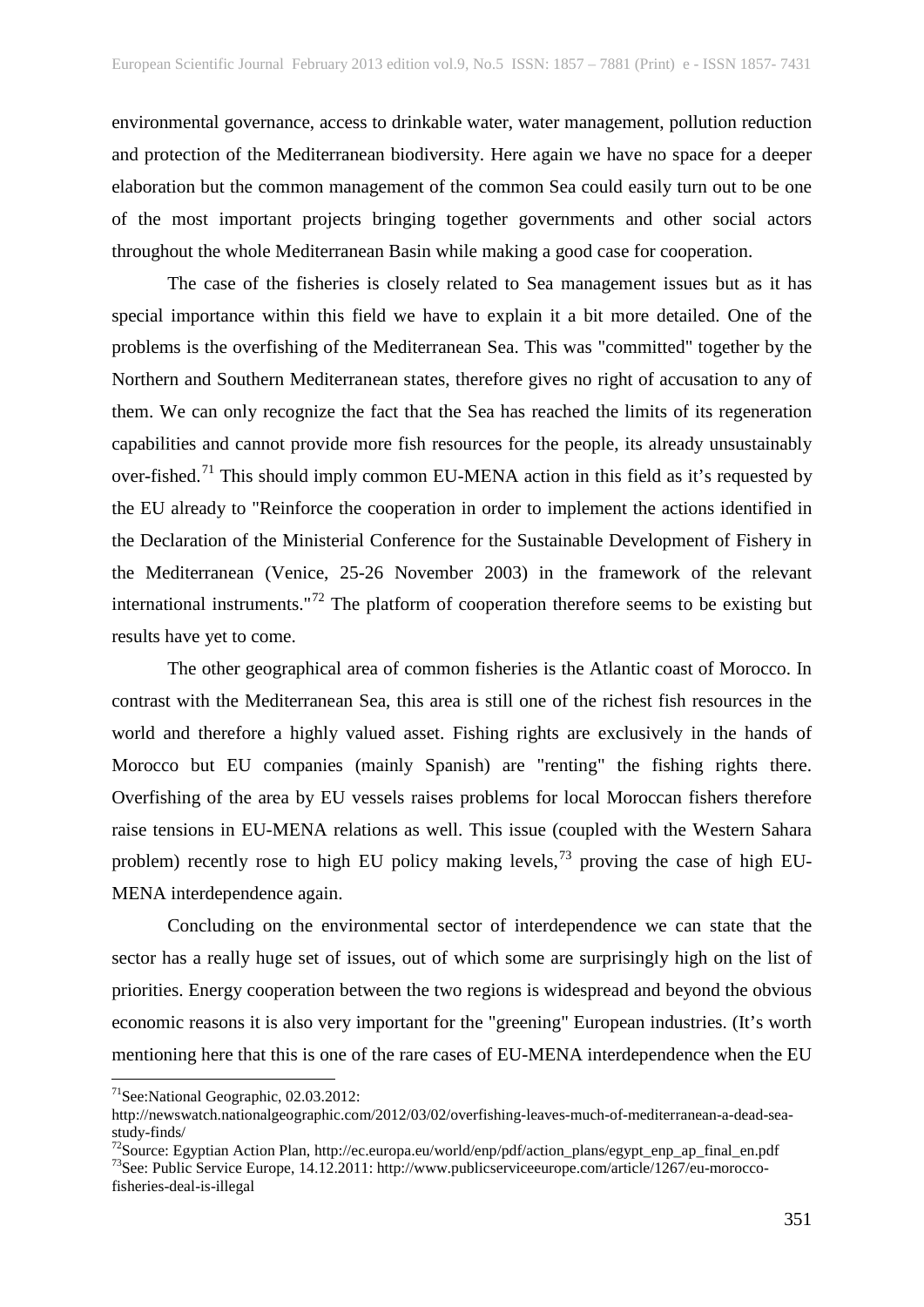is much more dependent on the MENA than vice versa.) Cooperation on desertification, biodiversity, waste management and other environmental issues is less significant yet but they show real EU interests in deepening cooperation in this field. Finally de-pollution of the Mediterranean Sea and the common management of fisheries provide us a symbolic and very important field of interdependence.

# **V. Conclusions: EU-MENA interdependence and the inter-Regional Security Complex**

Summarizing the discovered four sectors of interdependence we can agree with Barry Buzan in that "Adjacency is potent for security because many threats travel more easily over short distances than over long ones. The impact of geographical proximity on security interaction is is strongest and most obvious in the military, political, societal and environmental sectors."<sup>74</sup> These impacts of geographical proximity are widespread but the most important ones we discovered in this study are already making the case to treat EU-MENA interdependence as a strong base for a common inter-Regional Security Complex:

- − Hard security challenges, especially fighting transnational terrorism and the instability in the Sahel brings EU-MENA security interests close and form a possible base of common military actions. (This could happen in the current situation in Mali for example.) Nonproliferation of WMDs is another example where inter-regional interests could converge.
- − Political ties are close as the recent uprisings (Arab Spring) in the MENA affected seriously the EUs policy making agenda, even triggering military intervention in the case of Libya. Establishing good governance and the rule of law after the uprisings is the main challenge in front of the new MENA governments, and the EU is capable to give technical and financial help for the process.
- Societal EU-MENA interdependencies are -again- widespread: Unemployment and poverty in the MENA are the main causes of migration pressure towards the EU and this pressure is even strengthened by the demonstration effect of modern media outlets showing Arab youth how different their lives in Europe could be. Migration is high on the EU's agenda as well: recognizing the unsustainability of the previous purely administrative migration prevention system, the EU will have to turn towards more sustainable options. These options involve the different economic improvements that the EU could support to its Arab partners which could provide employment and prosperity for MENA citizens on the long term, therefore decrease the migration pressure.

<span id="page-14-0"></span> <sup>74</sup>Barry Buzan and Ole Waever (2003): Regions and Powers, Cambridge University Press, p.45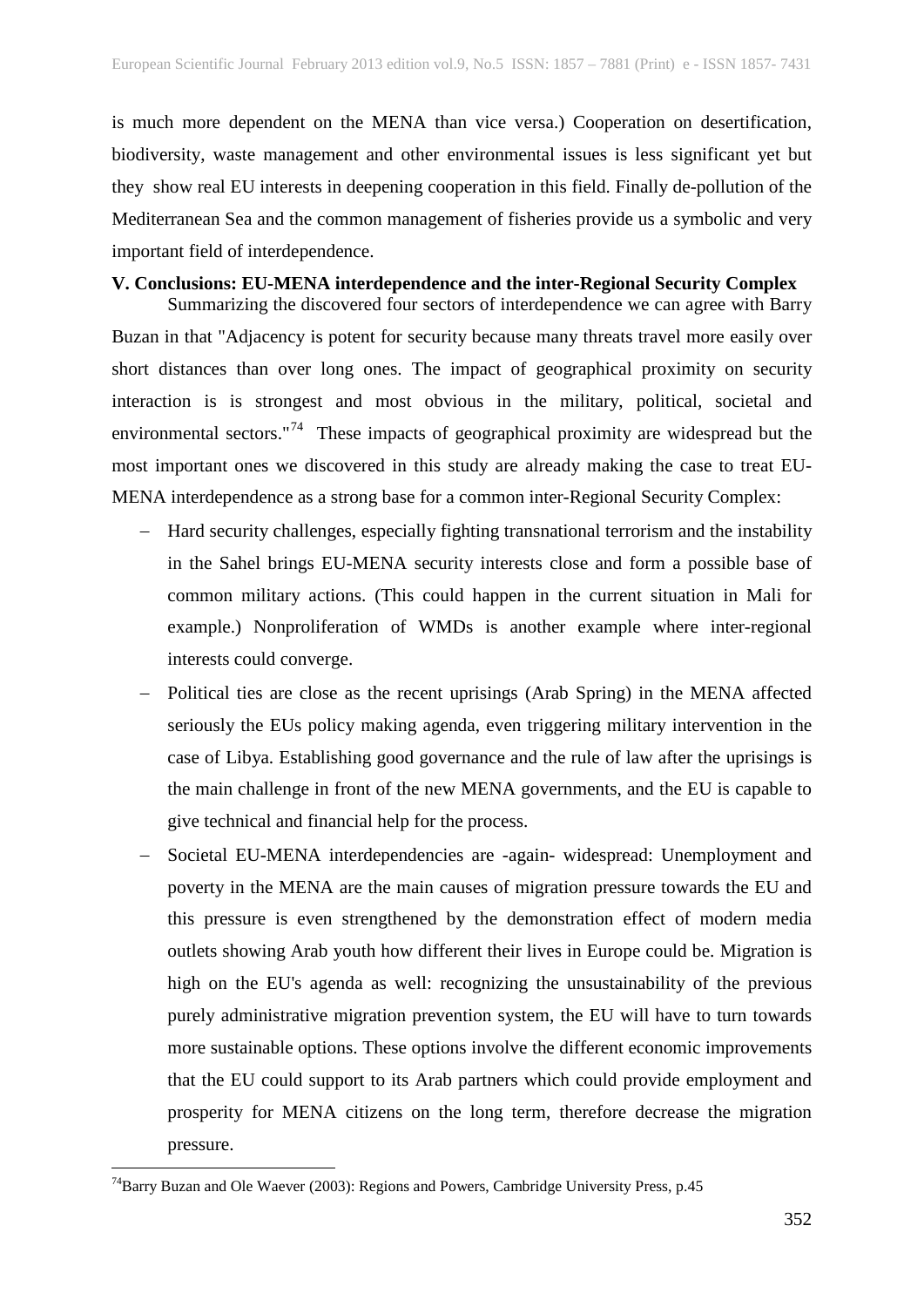− Environmental and energy issues are showing again a high degree of interdependence. Energy connectedness -both hydrocarbon and electricity- is an already obvious fact, but there are several plans to develop connections even further. New gas pipelines and the possibility of transporting clean solar energy from the MENA to Europe will deepen EU-MENA interdependence in the future even further. On the other hand, overfishing and the pollution of the Mediterranean Sea are common inter-regional "crimes" and have to be resolved also on an inter-regional level giving space for further fields of cooperation in the future.

Reading through all these sectors and issues of interdependence, we can recite again Barry Buzzan and wonder if his definition of Regional Security Complexes allows us to call the Euro-Mediterranean space a unified inter-Regional Security Complex. Are they "so interlinked that their security problems cannot reasonably be analyzed or resolved apart from one another?"[75](#page-15-0) Our answer to this question is a definite yes. Southern Europe is so interdependent with the MENA that its (and therefore the EU's) security cannot be resolved apart from it.

EU-MENA interdependence and just seems to exactly fulfill Buzzan's definition of an (Euro-Med) Regional Security Super-complex: "Strong inter-regional level of security dynamics arising from...spillover into adjacent regions."[76](#page-15-1) In our case this security-related spillover comes mainly from the fragile conditions of MENA states, which prompt the EU with security threats and therefore generates a need for engagement. As this EU engagement starts to be more frequent and widespread, we can start to embrace the idea that these two neighboring regions are morphing into a single security complex.

#### **References:**

Amoroso, Bruno (1998): On Globalization, Capitalism in the  $21<sup>st</sup>$  century, Palgrave Ashton , Catherine: Supporting the Arab Awakening, The New York Times, 02.02.2012. Balfour, Rosa (2012): Changes and Continuities in EU-Mediterranean Relations after the Arab Spring , in: Egmont Papers Nr. 54, Egmont – The Royal Institute for International Relations

Balzacq, Thierry (2009): The External Dimension of EU Justice and Home Affairs: Governance, Neighbours, Security, Palgrave Studies in European Union Politics

<span id="page-15-1"></span><span id="page-15-0"></span> <sup>75</sup>Barry Buzan and Ole Waever (2003): Regions and Powers, Cambridge University P., p.44  $76$ Ibid, p.62